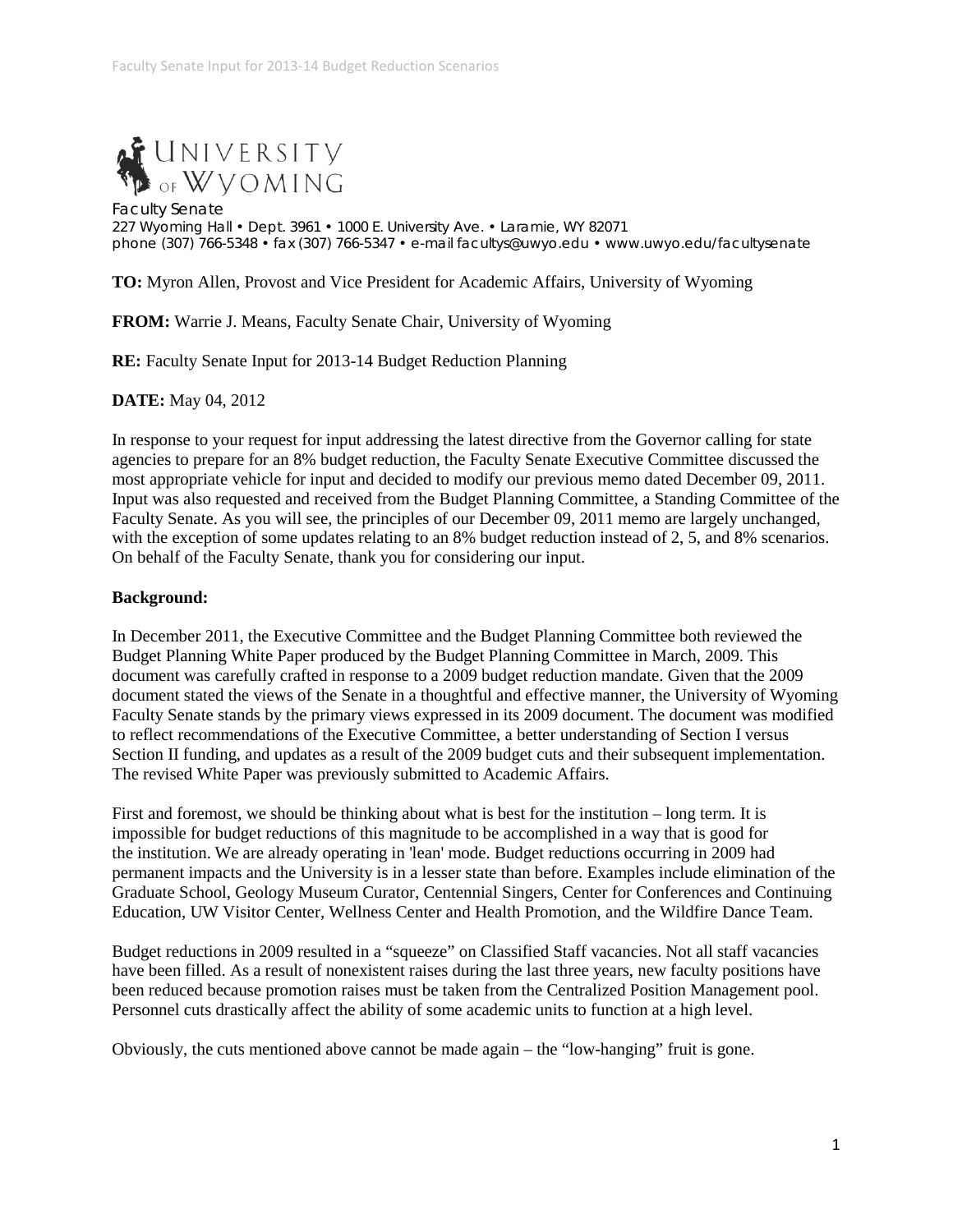## **Reductions in force:**

An 8% reduction is significant and will likely result in people losing jobs. Approximately 73% of the institution's Section I budget is in salaries and employer paid benefits. Across-the-board budget reductions of 8% (15.66 million dollars) equates to the salaries and benefits of 93 faculty positions, 66 administrative positions, or 225 staff positions, (using an average salary plus benefits, adjusted to 73% of the reduction) – or equivalent cuts to within some combination of the three employee categories.

Elimination of tenured or extended term positions is complicated if any budget reduction scenario should require such action. That scenario is governed by UW Regulation 6-41, which would require appointment of a 13 member Financial Crisis Advisory Committee and declaration of Financial Exigency by the President and the Board of Trustees. The scenario is further complicated, since UW Regulation 6-41 states that "the University shall make reasonable efforts to transfer the faculty member to another open and funded position". Compounding this scenario is the fact that the University continues to be adversely affected by staff reductions precipitated by 2009 budget cuts.

These are only theoretical examples, difficult or impossible in practice to implement. They are outlined only to convey the significance of an 8% budget reduction scenario. Cuts in personnel would have devastating effects on the University and the state of Wyoming for decades.

## **Tuition increases:**

A large proportion (71.9%) of the University's Section I budget is derived from the State's General fund. Significant reductions in State appropriations to the University, therefore, result in very significant decreases to the Section I budget. Increases in tuition would be necessary to maintain the functions of the University and to make the institution less vulnerable to external economic pressures. Reductions in State funding of 8% equate to a 31.3% increase in tuition. UW tuition is very low in comparison to other institutions and the Faculty Senate recognizes the advantages of low tuition to the student. However, the Faculty Senate supports reasonable, consistent increases in tuition, with revenues directed towards the academic enterprise, as outlined by President Buchanan in his memo dated June 4, 2009.

# **Support budget reductions:**

Cuts of 8% in magnitude will noticeably decrease the institution's ability to serve our students and the State. Reductions in academic unit support budgets would significantly diminish our graduates' abilities to compete by reducing or eliminating many learning activities. Undergraduate Teaching Assistants, tutors, research opportunities, work study and on-campus student hourly positions would be diminished. Undergraduate and graduate student participation in regional, national, and international competitions, performances, research activities, and conferences would be threatened. Senior design/research projects, study abroad opportunities, undergraduate field trips, and department supported student clubs would likely be eliminated. Students would see slowdowns in library systems, access software would not be current, library hours would be reduced, and collections would be diminished. Repair and maintenance to equipment used in undergraduate and graduate teaching and research would be curtailed. Undergraduate counseling services, writing, math, and oral communication labs would be cut. Classroom modernization, renovation, and technology maintenance would be eliminated and teaching software licenses would not be renewed. All of these activities allow our students to be competitive in a global marketplace.

With such a large proportion of the Section I budget in salaries and benefits, making substantial reductions in only non-salary/benefit portions of the budget are crippling and severely limit academic unit functions. Units have not fully recovered from 2009 support budget cuts. There is a minimum level below which support budgets cannot fall without drastically curtailing academic program functions. This level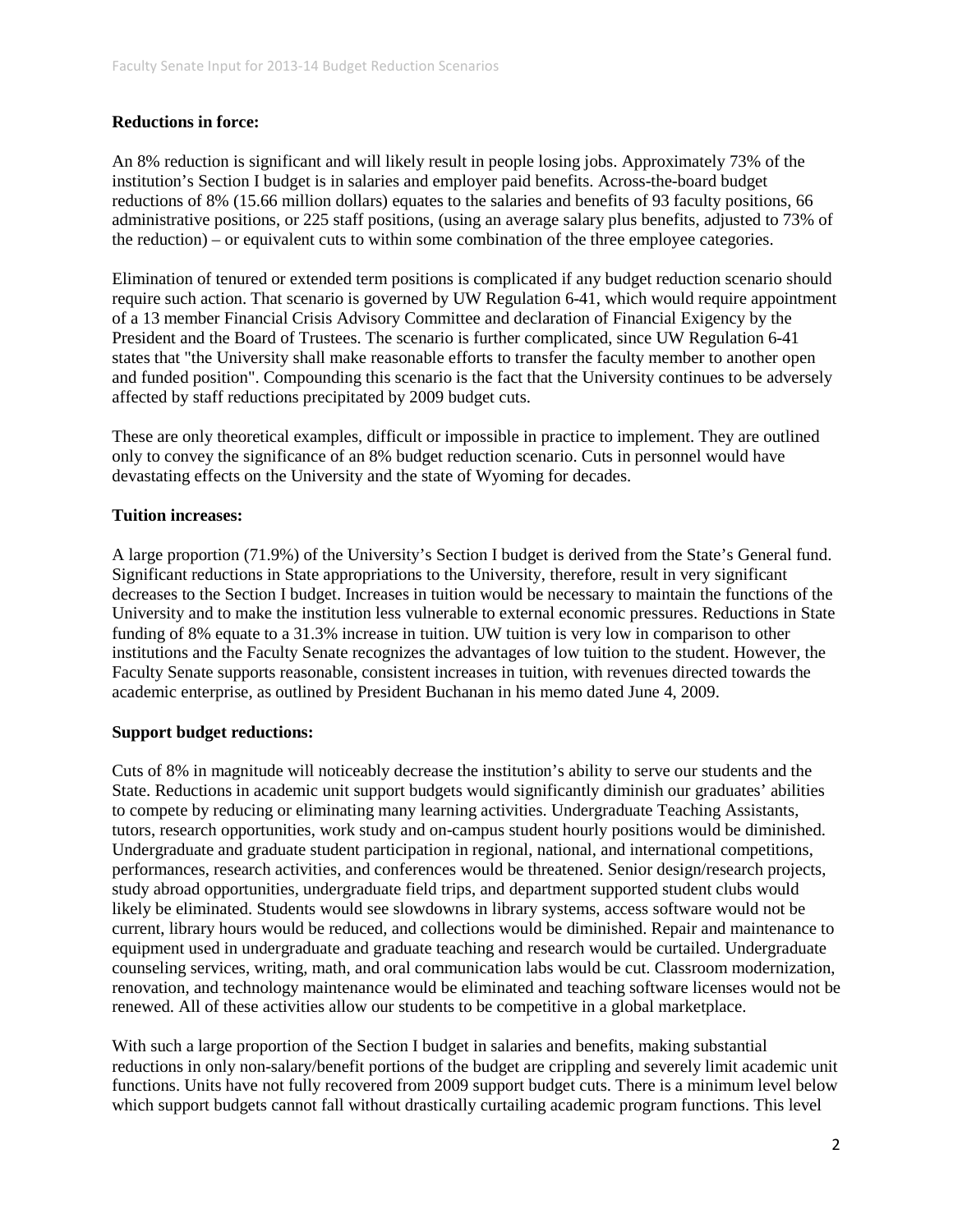varies by academic unit, but is likely in the 5% range. Reductions in academic unit support budgets will directly affect students.

## **Other budget areas:**

There are other sections of the budget that have been discussed by faculty and which should be critically evaluated.

The scholarship budget is approximately 16.3 million dollars. Although an area some might consider cutting, scholarships are extremely important to high quality undergraduate education at UW. Scholarships allow the institution to recruit the highest quality students from the state, the nation, and the world. High quality students strengthen the learning outcomes of all students in a program. Recruitment of international students strengthens diversity at the university. Therefore, we recommend minimizing the impact of budget reductions on scholarships.

Support services less directly related to the university mission should be carefully evaluated and ranked, from most essential to least essential, based on their direct relationship to the academic mission. Those services ranked lowest should be considered for significant budget reductions or elimination.

Athletics is an important, some would argue essential, part of the university. Most faculty, however, find it difficult to tie athletic programs directly to the academic mission of the university. Additionally, competing at the I-A level is a challenge for the University of Wyoming as it seems that NCAA rules naturally favor institutions which enjoy a much larger population than Wyoming. In spite of this, our athletic programs have made substantial progress recently and enjoy significant support around the state. We would be derelict in our duty to protect the primary academic mission of the university, however, if we did not consider significant cuts to our athletic programs. The possibility of competing at a level lower than I-A should be considered.

In each instance, scholarships, support services less directly related to the university mission, and athletics, we must be mindful of unintended consequences. Even when support services or athletics are deemed not to be directly related to the primary academic mission, diminishing their function or program elimination can have significant negative effects on the institution in both the long and short term. These decisions are complicated by a combination of Section I/Section II/revenue generation funding and possible negative political fallout.

# **Summary:**

Individuals may voice concerns over specific programs. When viewed more globally, however, there are no programs that can be cut without causing a negative impact to our students and the citizens of our state. As the state's only major four-year institution, we must recognize the extremely important role UW plays in maintaining the vitality of our state.

When cuts were required in 2009, the administration made choices that minimally affected the core mission of the University. The Faculty Senate proposes that any potential cuts should follow the same approach. That is, protecting as much as possible the core elements of the University's mission: faculty support, extension/outreach, libraries/research and student support. It is, however, impossible to make the 2009 cuts again. Those things are gone.

The administration should continue to forcefully convey to the Governor and Wyoming Legislators that the University budget has no 'bloat' in its current state. We have been doing more with less for some time. Over time, our standard budget has increased less than the average State budget. We have moved